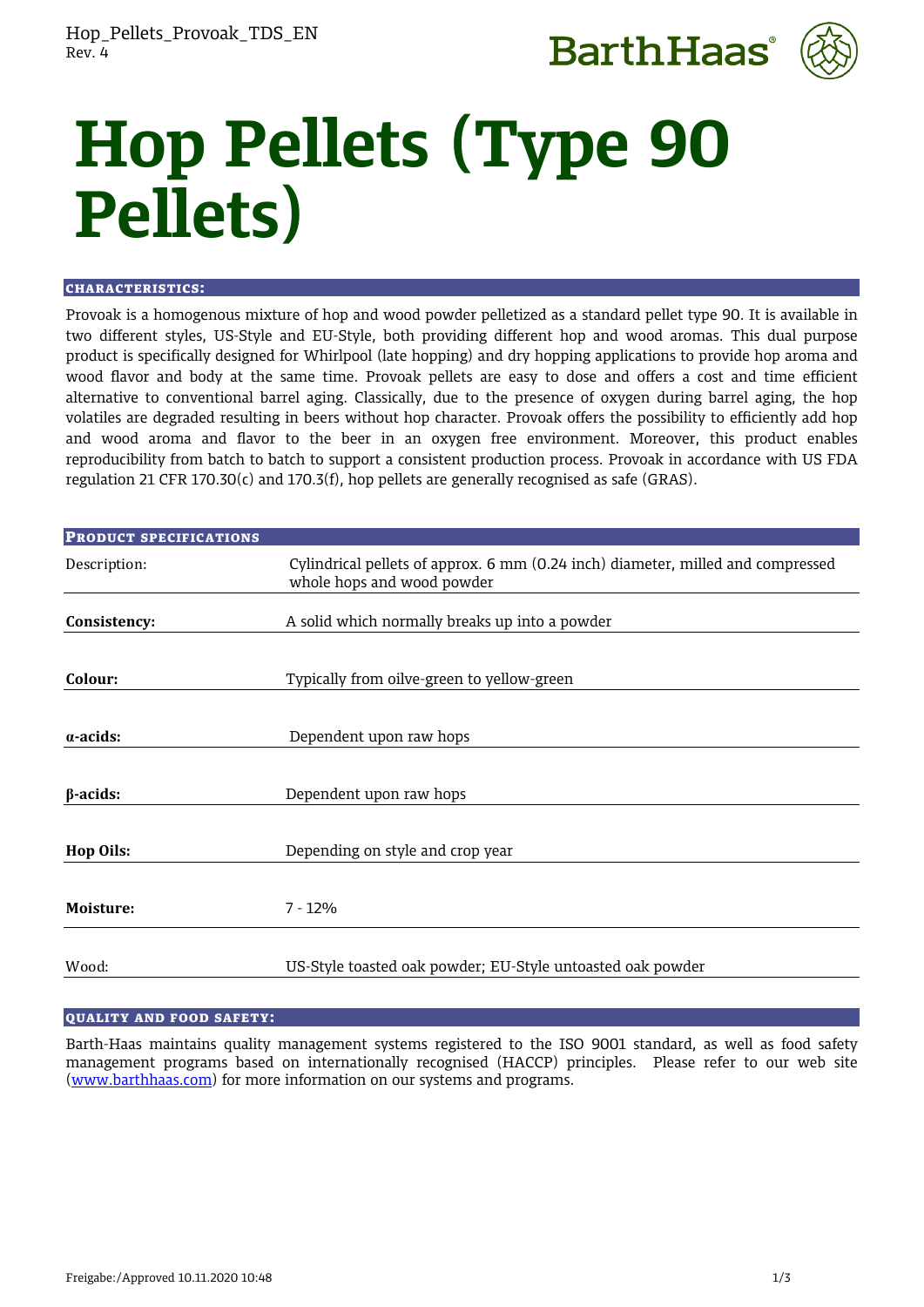



#### PRODUCT USE:

The quantity to be added is calculated using the oil content. We recommend a dose rate between 2 and 6 mL oil/hL depending on residual extract and beer style. Pellets can be dosed automatically. The product should be use according to common late and dry hopping practices.

# PACKAGING:

Provoak is packed in laminated foils with an aluminum layer as a barrier against diffusion of oxygen. They are sealed under inert gas or vacuum packed. The foil material used meets all food industry packaging regulations. The residual oxygen content in the foil packs is less than 2% by volume. Pack sizes are available from 2.5 kg to 140 kg.

## STORAGE AND BEST-BY RECOMMENDATION:

Provoak should be stored cold at 0 - 5°C (32 – 41 °F) and is best used within 3 years after processing. If stored at –20 °C (-4 °F) it should be used within 5 years. Foils, once opened, should be used within a few days to avoid deterioration of bitter acids and essential oils.

## HOP DETERIORATION DURING STORAGE AND SHIPPING:

| <b>Hop Product</b>       | Storage at up to 30°C | Cold Storage at 3 °C |
|--------------------------|-----------------------|----------------------|
| Cones (3 months storage  | $22\%$                | $5\%$                |
| Pellets (1 year storage) | 12 %                  | $3-6\%$              |

**Table 1: α-Acid losses in % relative during different storage conditions [1]**

| <b>Shipping Temperature</b> | <b>Alpha Losses</b> |
|-----------------------------|---------------------|
| Up to $25^{\circ}$ C        | $3-6\%$             |
| Up to $30^{\circ}$ C        | $5-8\%$             |
| Up to $35^{\circ}$ C        | $6-10\%$            |
| $> 35^{\circ}$ C            | Up to $15\%$        |

**Table 2: Alpha-acid losses during overseas transportation in % relative** [2]